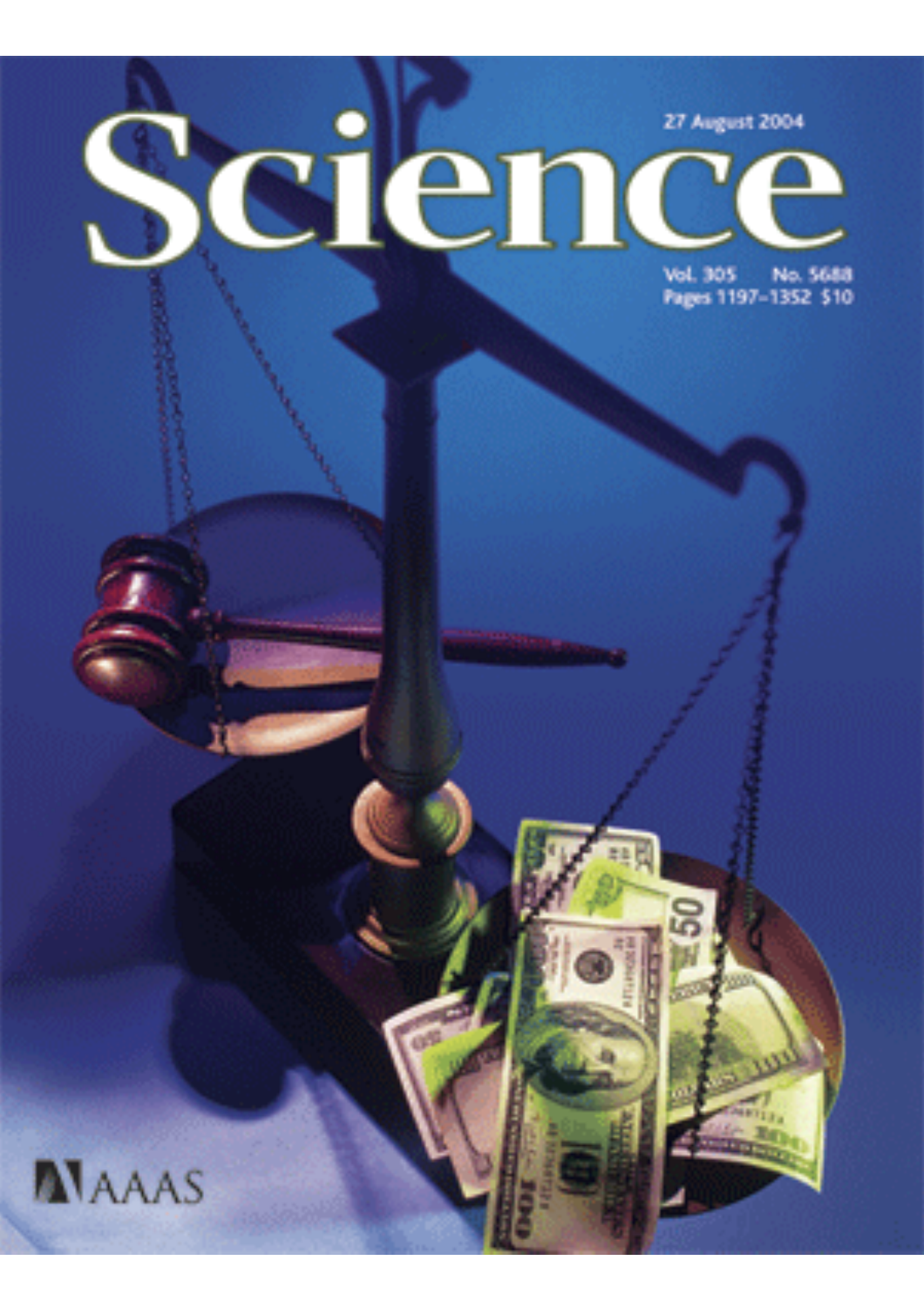# **RESEARCH ARTICLES**

## **The Neural Basis of Altruistic Punishment**

## Dominique J.-F. de Quervain,<sup>1\*†</sup> Urs Fischbacher,<sup>2\*</sup> Valerie Treyer,<sup>3</sup> Melanie Schellhammer,<sup>2</sup> Ulrich Schnyder,<sup>4</sup> Alfred Buck,<sup>3</sup> Ernst Fehr<sup>2,5</sup>†

Many people voluntarily incur costs to punish violations of social norms. Evolutionary models and empirical evidence indicate that such altruistic punishment has been a decisive force in the evolution of human cooperation. We used  $H_2^{-15}$ O positron emission tomography to examine the neural basis for altruistic punishment of defectors in an economic exchange. Subjects could punish defection either symbolically or effectively. Symbolic punishment did not reduce the defector's economic payoff, whereas effective punishment did reduce the payoff. We scanned the subjects' brains while they learned about the defector's abuse of trust and determined the punishment. Effective punishment, as compared with symbolic punishment, activated the dorsal striatum, which has been implicated in the processing of rewards that accrue as a result of goal-directed actions. Moreover, subjects with stronger activations in the dorsal striatum were willing to incur greater costs in order to punish. Our findings support the hypothesis that people derive satisfaction from punishing norm violations and that the activation in the dorsal striatum reflects the anticipated satisfaction from punishing defectors.

The nature and level of cooperation in human societies is unmatched in the animal world. Humans cooperate with genetically unrelated strangers, often in large groups, with people they will never meet again, and when reputation gains are absent. Recent research indicates that strong reciprocity—the combination of altruistic punishment and altruistic rewarding—has been crucial in the evolution of human cooperation (*1*–*3*). People often reward others for cooperative, norm-abiding behaviors, and they punish violations of social norms (*4*, *5*). For thousands of years, human societies did not have the modern institutions of law enforcement—impartial police and impartial judges that ensure the punishment of norm violations such as cheating in an economic exchange, for example. Thus, social norms had to be enforced by other measures, and private sanctions were one of these means. Many norms are still enforced by private sanctions, even in contemporary Western societies. Such sanctions

\*These authors contributed equally to this work.

†To whom correspondence should be addressed. E-mail: quervain@bli.unizh.ch (D.D.); efehr@iew.unizh.ch (E.F.)

are altruistic if they involve costly acts that confer economic benefits on other individuals. If, for example, an individual sanctions a person who cheated in an economic exchange, the cheater's future interaction partners will benefit from this punishment because the cheater is now more aware that cheating will be punished. This knowledge is likely to deter future cheating (*3*).

Why do people punish violators of widely approved norms although they reap no offsetting material benefits themselves? We hypothesize that individuals derive satisfaction from the punishment of norm violators. Several sources suggest this hypothesis. First, recent models of social preferences (*6*–*8*) define utility functions that incorporate a motive to sanction violations of fairness and cooperation norms. These models predict actual behavior better than do models based on self-interested preferences, lending support to the idea that people are motivated to punish norm violations. Second, recent models of the evolution of human cooperation (*1*, *2*) indicate that altruistic punishment has deep evolutionary roots. This suggests that proximate mechanisms evolved that induce humans to bear the cost of punishing others. Because altruistic punishment is not an automatic response, such as the digestion of food, but rather is an action based on deliberation and intent, humans have to be motivated to punish. The typical proximate mechanism for inducing motivated action is that people derive satisfaction from the action. Most people seem to feel bad if they observe that norm violations are not punished, and they seem to feel relief and satisfaction if justice is established. Many languages even have proverbs indicating such feelings, for example, "Revenge is sweet."

**A design to study the punishment of defectors.** We examined the hypothesis that people derive satisfaction from the punishment of norm violations by combining an economic experiment involving real monetary payoffs with positron emission tomography (PET). Our hypothesis predicts that altruistic punishment is associated with the activation of brain areas related to reward processing. Single-neuron recording in nonhuman primates (*9*–*11*) and neuroimaging studies with humans using money as a reward medium (*12*–*16*) reliably indicate that the striatum is a key part of reward-related neural circuits. Moreover, if altruistic punishment occurs because the punisher anticipates deriving satisfaction from punishing, we should observe activation predominantly in those reward-related brain areas that are associated with goal-directed behavior. Single-neuron recording in nonhuman primates (*17*–*19*) provides strong evidence that the dorsal striatum is crucial for the integration of reward information and behavioral information in the sense of a goal-directed mechanism. A recent neuroimaging study also supports the view that the dorsal striatum is implicated in the processing of rewards that accrue as a result of a decision (*20*).

In our experiment, two human players, A and B, interact anonymously with each other (*21*). Both players know that they face a human player, and each of them is endowed with 10 money units (MUs). They can increase their income substantially if player A trusts B, and B acts in a trustworthy manner. More specifically, A makes the first decision. He can send his endowment of 10 MUs to B (case 1) or he can keep his endowment (case 2). If A trusts B and sends his endowment (case 1), the experimenter quadruples the amount sent so that B receives 40 MUs. At that moment, B has 50 MUs in total—his endowment plus the 40 units just received and A has nothing. Then B has the choice of sending back nothing or half of the 50 MUs. Thus, if B acts trustworthily and sends back half, both players earn 25 MUs, but if B keeps all the money, he earns 50 MUs and A, who trusted B, earns nothing. In case 2, that is, if A does not trust B, both players keep their endowment of 10 MUs (*22*).

We hypothesized that if A trusts B, cooperation and fairness norms dictate that player B send back half the money. Therefore, if B is untrustworthy and keeps all the money, A interprets this as a norm violation, which we predict will evoke a desire to punish B. For

<sup>&</sup>lt;sup>1</sup>Division of Psychiatry Research, University of Zurich, Lenggstrasse 31, 8029 Zurich, Switzerland. <sup>2</sup>Institute for Empirical Research in Economics, University of Zurich, Blümlisalpstrasse 10, 8006 Zurich, Switzerland. <sup>3</sup> PET Center, Nuclear Medicine, Department of Radiology, University Hospital, 8091 Zurich, Switzerland. <sup>4</sup> Psychiatric Department, University Hospital, Culmannstrasse 8, 8091 Zurich, Switzerland. <sup>5</sup> Collegium Helveticum, Schmelzbergstrasse 25, 8092 Zürich, Switzerland.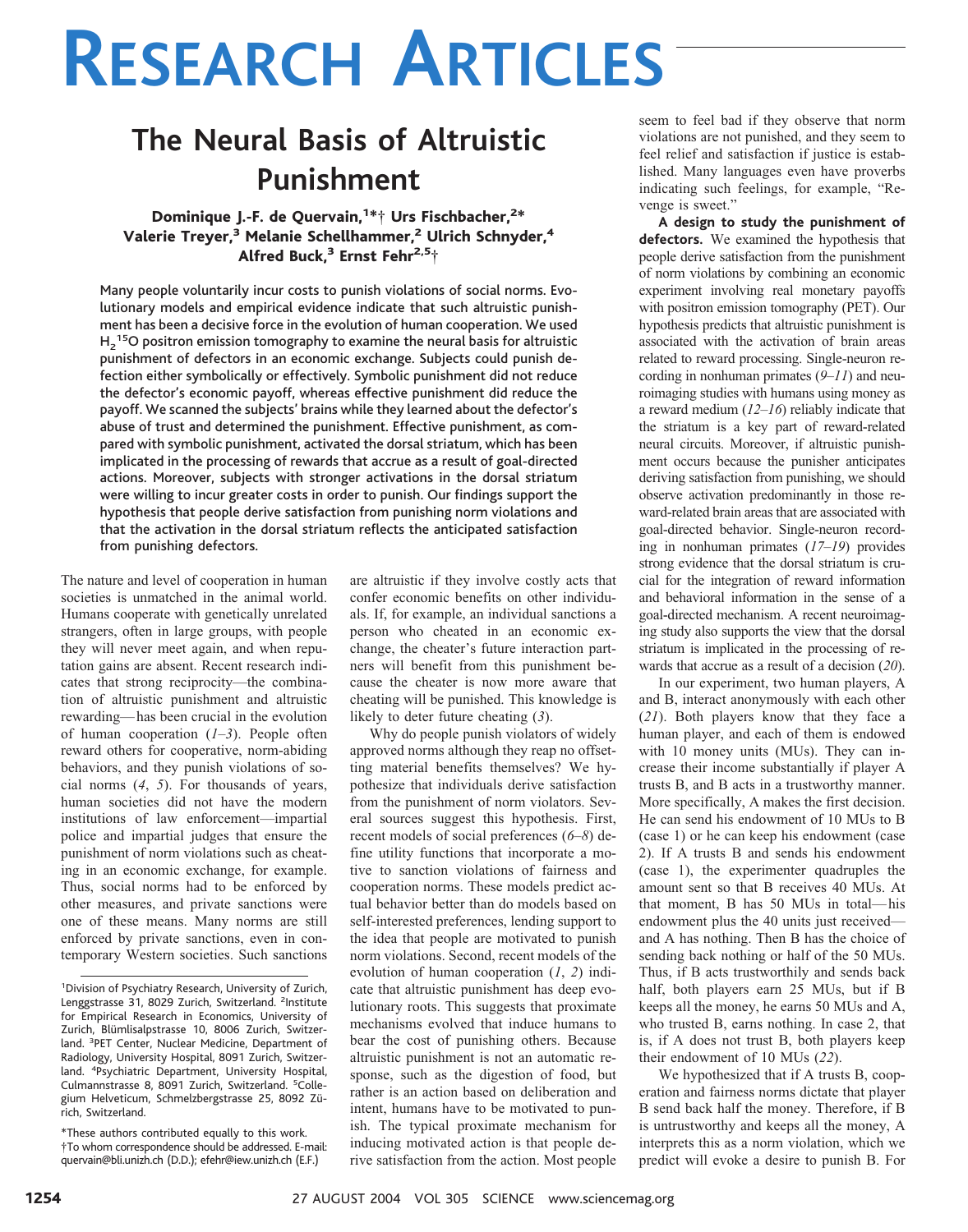this reason, A receives the option of punishing B by assigning up to 20 punishment points to player B (*23*). After player A is informed about B's action, A has 1 min to deliberate and decide whether he wants to punish B and, if so, how many punishment points to assign. The experimenter asks player A for his decision at the end of the minute. Because we are interested in the neural basis of punishment, we scanned A's brain during this 1-min period. In total, player A was sequentially matched with seven different subjects in the role of B, that is, A played the experiment described above seven times. Because both players can earn considerably more money if A trusts B, and B is trustworthy, A has a strong incentive to trust B; in fact, all but one subject in the role of A trusted B in all seven trials. Player A faced a trustworthy opponent in three of the seven trials, but B kept all the money in the remaining four trials. Because we are interested in imaging altruistic punishment, and to keep radioactivity as low as possible, we scanned those trials in which B kept all the money, because A is expected to have a desire to punish B only in those trials. During a 10-min break between trials, A answered questionnaires in which he assessed the fairness of B's action in the previous trial and his desire to punish B on a seven-point Likert scale. Fifteen healthy, right-handed male subjects participated in the role of player A in our experiment. Because we are interested in A's response to the abuse of trust, our analysis includes the 14 subjects who trusted B.

**Predicted brain activations across treatments.** Player A experienced four different treatment conditions in the four trials in which B kept all the money. These conditions generate the contrasts necessary to measure the activation of reward-related brain areas during the punishment period. In the condition termed "intentional and costly" (IC), B himself decides whether to keep all the money or to send back

money. Thus, if B keeps all the money, he intentionally abuses A's trust. In addition, the punishment is costly for both A and B. Every punishment point assigned to B costs one MU for A and reduces B's payoff by two MUs. In the condition termed "intentional and free" (IF), B also decides about the transfer himself, but the punishment is not costly for A. Every punishment point assigned to B costs nothing for A, whereas B's payoff is reduced by two MUs. In a third condition, which we call "intentional and symbolic" (IS), B again makes the decision, but punishment has only a symbolic meaning. Every punishment point assigned to B costs neither A nor B anything. Thus, A cannot reduce the payoff to B in this condition. Finally, there is a condition called "nonintentional and costly" (NC) in which a random device determines B's decision, removing the responsibility for it from player B. Punishment is again costly for both A and B; A loses one MU and B loses two MUs per punishment point assigned to B (*23*). To control for sequence effects, the sequence of treatment condition was randomly determined.

These conditions enable us to test our hypothesis by computing the differences in brain activation across relevant conditions. We predict, in particular, that the contrast IF-IS activates reward-related brain areas after A's trust has been abused. We predict that A has a desire to punish B both in the IF and the IS conditions because B intentionally abused A's trust, but A cannot really hurt B in the IS condition. Thus, the purely symbolic punishment in the IS condition is unlikely to be satisfactory because the desire to punish the defector cannot be fulfilled effectively, and in the unlikely case that symbolic punishment is satisfactory, we predict that it is less so than punishment in the IF condition.

The satisfaction from punishing effectively may have various psychological sources. Subjects who do not punish may feel bad because the defector gets away unpunished and has a much higher payoff than they themselves have; in this case, effective punishment prevents a negatively reinforcing outcome. Alternatively, effective punishment may be perceived as just and subjects may feel good about this; in that case, punishment is associated with a positively reinforcing outcome.

The IF-IS contrast is ideal for examining the satisfying aspects of effective punishment because, except for the difference in the opportunity to punish effectively, everything else is kept constant across conditions. If punishment is indeed satisfactory in the IF condition, we expect that subjects are also willing to incur cost to punish the defector. In fact, those subjects who show the strongest activation of reward-related areas in the IF condition should also be those who incur the largest cost of punishing in the IC condition. Moreover, if subjects reasonably weigh the costs and the satisfaction of punishing B, that is, if they punish as long as the marginal costs are below the marginal "benefits" of punishing, punishment in the IC condition should also be experienced as satisfactory. Thus, we predict that reward-related areas will also be activated in the IC-IS condition.

If B keeps all the money in the NC condition, he is not responsible for this action because a random device forced him to do so. We therefore predict that A does not view B's act as unfair and has no desire, or a strongly reduced desire, to punish B. If there is no desire to punish, punishment is unlikely to yield satisfaction. For this reason, we predict activations in reward-related areas in the IF-NC and the IC-NC contrasts. Finally, we can also compute the combined contrast (IC IF) – (IS + NC). We should also observe activations in reward-related areas in this contrast, because there is the desire and the opportunity to punish both in the IC and the IF conditions, whereas there is no opportunity for punishment in the IS condition and there is no desire to do so in the NC condition. If either the opportunity or the desire to



**Fig. 1.** Player A's feelings about player B and actual payoff reduction imposed on B. (**A**) Player A's perceived unfairness if B kept all the money. During the 10-min interval between PET scans, player A indicated on a seven-point Likert scale (from  $-3$  to  $+3$ ) whether he perceived B's action in the previous trial as fair or unfair. Maximal fairness is indicated by  $-3$ , maximal unfairness by  $+3$ . The figure shows the mean perception across subjects  $\pm$  SE. (**B**) Player A's desire to punish B if the latter kept all the

money. During the 10-min interval between PET scans, A indicated on a seven-point Likert scale (from  $-3$  to  $+3$ ) the strength of his desire to reward or to punish B. The maximal desire to reward is indicated by  $-3$ , the maximal desire to punish by  $+$ 3. We show the mean desire to reward/punish  $\pm$  SE. (**C**) Actual payoff reduction imposed on B if the latter keeps all the money. The figure shows the mean payoff reduction A imposed on B  $\pm$  SE. In the IS condition, the economic payoff of B could not be reduced.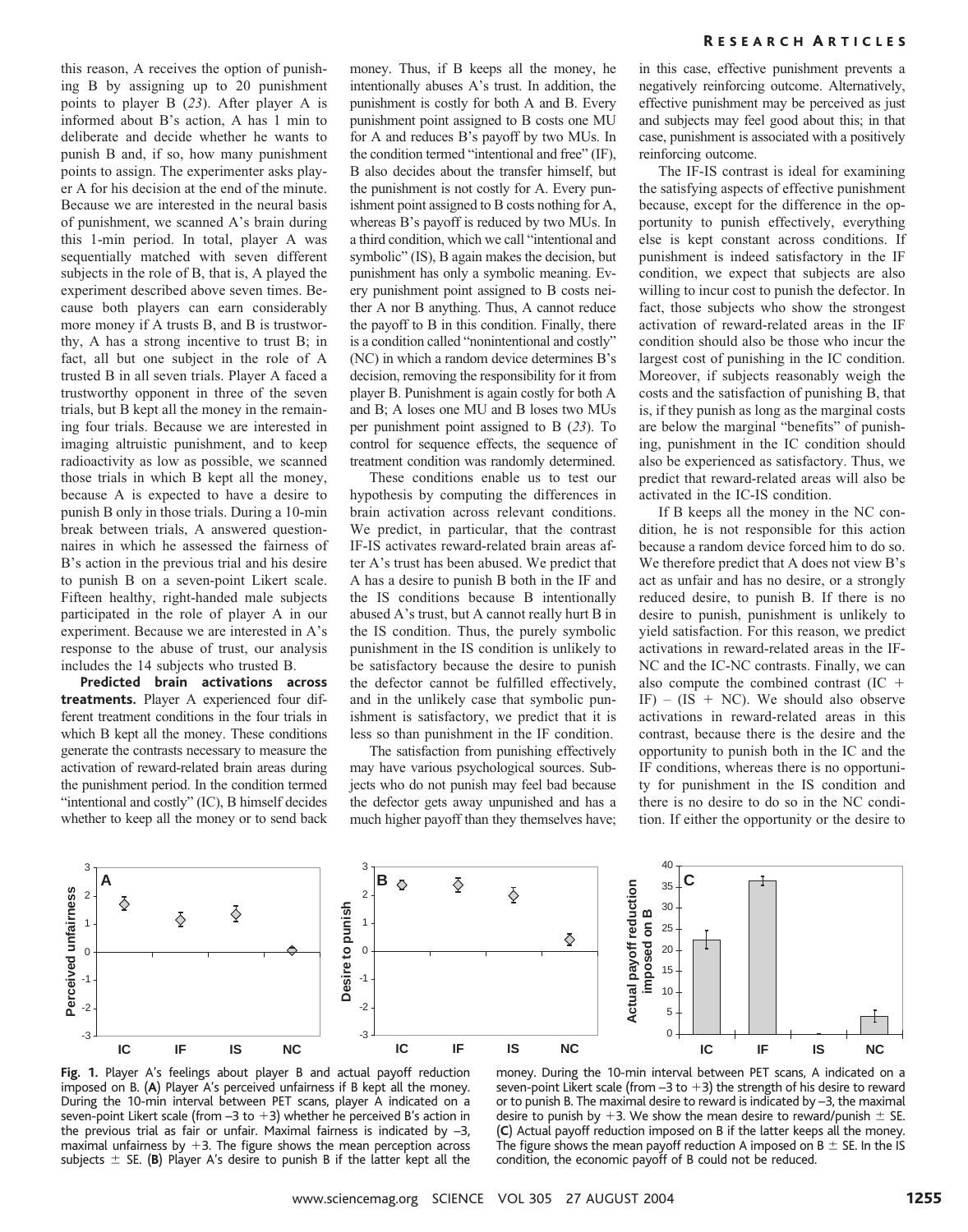#### R ESEARCH A RTICLES

**Fig. 2.** (**A**) Activation in the caudate **A B** nucleus in conditions in which subjects indicated a strong desire to punish and could effectively do so (IC and IF) relative to conditions in which there is no effective punishment or the desire to punish is absent (IS and NC). (**B**) Effect sizes at the peak of blood-flow increase in the caudate nucleus. Bars indicate caudate activity in each condition relative to the mean brain activation  $\pm$  SD.





punish effectively is absent, punishment can yield little or no satisfaction.

Questionnaire and behavioral results support these hypotheses (Fig. 1, A to C). Player A views B's act to keep all the money as very unfair in all three intentional conditions (IC, IF, and IS), whereas he views it as nearly neutral in the NC condition (Fig. 1A; sign test for equality of medians,  $P < 0.002$  for all pair-wise comparisons of the NC condition with each intentional condition). Likewise, player A exhibits a strong desire to punish B in all three intentional conditions, but this desire is nearly absent in the NC condition (Fig. 1B; sign test for equality of medians,  $P < 0.012$  for all pair-wise comparisons of the NC condition with each intentional condition). Moreover, player A imposes much higher payoff reductions on B in those conditions in which B intentionally abuses his trust, whereas almost no punishment is imposed on B in the NC condition (Fig. 1C;  $P \leq$ 0.001 for sign test comparing IC and NC and for the test comparing IF and NC). Twelve of 14 subjects punished B if he kept all the money in the IC condition, and all 14 subjects punished B in the IF condition. This contrasts with the NC condition, in which only 3 of 14 subjects reduced B's payoff, and those who did so punished only a little.

**Does punishment activate rewardrelated brain circuits?** Among the areas showing greater activation in the contrasts described above is the caudate nucleus (Table 1), which is activated in all five contrasts in which we predicted the activation of rewardrelated areas. For example, the peak activation in the contrast  $(IC + IF) - (IS + NC)$  is observed at the coordinates (6, 22, 4), the head of the caudate nucleus (Fig. 2A; *P* 0.05, corrected for multiple comparisons). Moreover, effect-size analysis at the peak of the blood flow in the caudate (Fig. 2B) indicates that the different conditions contributed to this activation in the predicted way: We observe above-average activations in the IC **Table 1. PET results.**

| Contrast                | Region (BA)                               | Coordinates |       |       | Z value |
|-------------------------|-------------------------------------------|-------------|-------|-------|---------|
|                         |                                           | X           | у     | z     |         |
| $(IC + IF) - (IS + NC)$ | Caudate nucleus                           | 6           | 22    | 4     | $5.11*$ |
|                         | Thalamus                                  | 22          | $-24$ | 10    | $4.43*$ |
| IF-IS                   | Caudate nucleus                           | 6           | 22    | 4     | 3.55    |
|                         | Thalamus                                  | 22          | $-22$ | 10    | 4.21    |
| IC-IS                   | Caudate nucleus                           | 6           | 24    | 2     | 3.70    |
|                         | Thalamus                                  | 22          | $-22$ | 10    | 4.15    |
| IF-NC                   | Caudate nucleus                           | 6           | 22    | 4     | 4.18    |
| IC-NC                   | Caudate nucleus                           | 6           | 22    | 4     | 4.23    |
| IC-IF                   | Ventromedial prefrontal<br>cortex (BA 10) | 2           | 54    | -4    | 4.59    |
|                         | Medial orbitofrontal<br>cortex (BA 11)    | -4          | 52    | $-16$ | 3.35    |

The table shows MNI coordinates  $(x, y, z)$  that locate the maxima of changes in blood flow.  $*$  indicates significant activations at the *P* < 0.05 level, corrected for multiple comparisons. Otherwise, the threshold for hypothesized brain regions is *P* 0.001, uncorrected. For all activations at *P* 0.001, see (*21*). BA denotes Brodmann area. IC is the intentional and costly condition, IF the intentional and free condition, IS the intentional and symbolic condition, and NC the nonintentional and costly condition. A negative value for the *x* coordinate indicates the left side of the brain. MNI denotes Montreal Neurological Institute.

and IF conditions, in which subjects express a strong desire to punish and can satisfy this desire; we observe below-average activations in the IS and NC conditions, in which subjects either cannot satisfy their desire to punish or feel no desire to punish. This pattern of caudate activation is also replicated in the individual contrasts IF-IS, IC-IS, IF-NC, and IC-NC (Table 1).

The activation of the caudate in those conditions in which subjects expressed a strong desire to punish and could indeed punish is particularly interesting in light of this region's prominent role in the processing of rewards. In animals, this brain region has been associated with the processing of reward information by means of lesion experiments with rats (*24*) and single-cell recordings in nonhuman primates (*10*, *19*). Caudate activations in humans have been reported in several neuroimaging studies that investigated reward processing (*12*, *13*, *15*, *16*, *25*, *26*); in addition, caudate activations have been observed with reinforcers such as cocaine (*27*) and nicotine (*28*). Some neuroimaging studies even indicate that parametric increases in monetary rewards are positively correlated with caudate activations (*14*, *15*).

We also found increased blood flow in the thalamus (Table 1) in those conditions in which subjects expressed a strong desire to punish and could punish (IC and IF) relative to the symbolic punishment condition. No thalamus activation was found when IC and IF were compared with the NC condition, in which the desire to punish was absent. Activations in the thalamus have been reported in human neuroimaging studies investigating processing of monetary reward (*14*, *16*, *26*). Taken together, our findings suggest a prominent role of the caudate nucleus, with possible contributions of the thalamus, in processing rewards associated with the satisfaction of the desire to punish the intentional abuse of trust.

This result would be further supported if we were able to show that those subjects with a stronger caudate activation punish more strongly. We examined this question by computing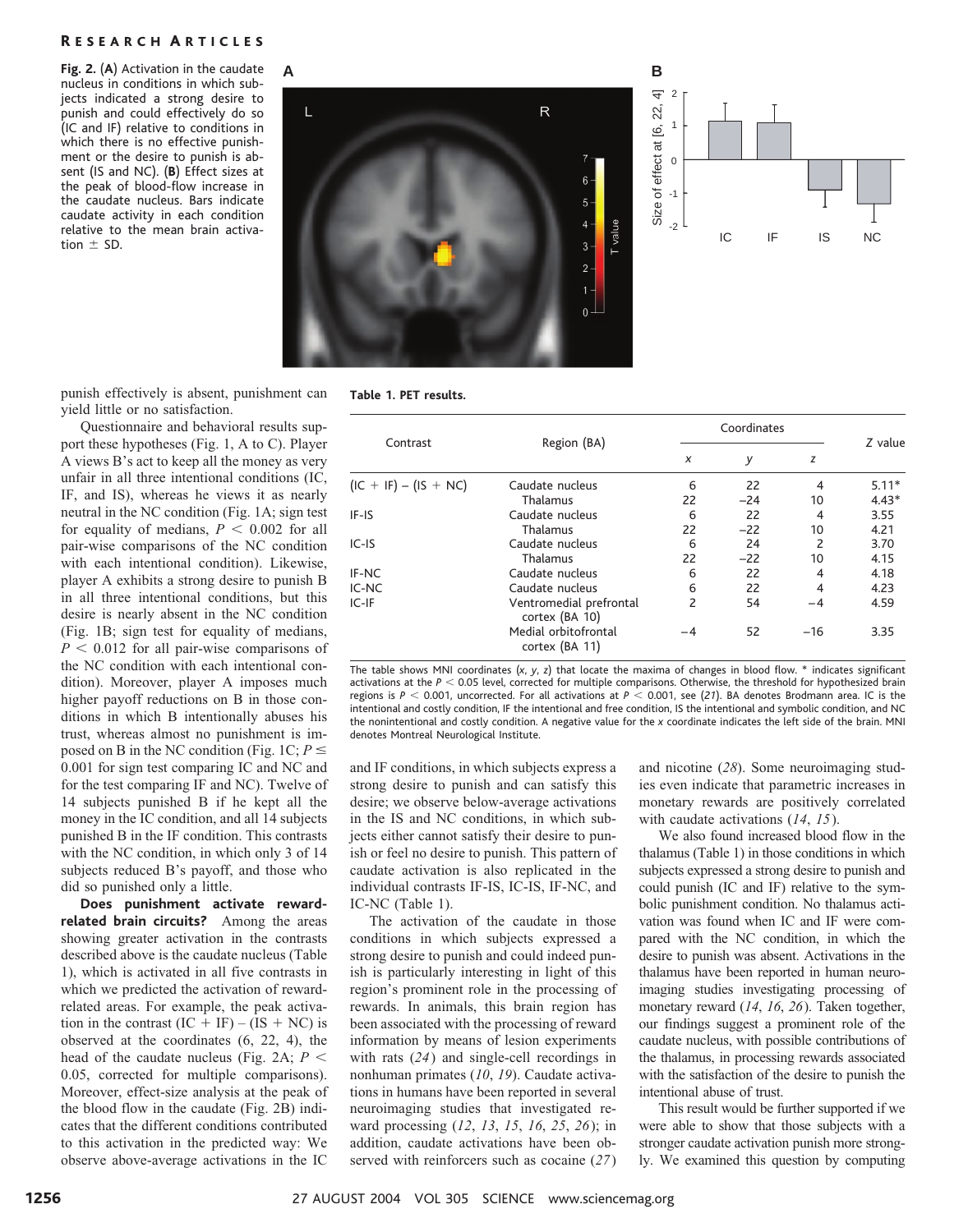

**Fig. 3.** (**A**) Positive correlation between caudate activation at coordinates [10, 26, –2] and the amount of money spent on punishment in the IC condition. Subjects with higher caudate activation in the IC condition spent more money on punishment in this condition. (**B**) Positive correlation between caudate activation at coordinates [10, 26, 0] in the IF condition in those subjects that punished maximally and the amount of money spent on punishment by these subjects in the IC condition. Subjects with higher caudate activation at the same (maximal) level of punishment in the IF condition spent more money on punishment in the IC condition.

**Fig. 4.** The role of the prefrontal cortex in integrating the benefits and costs of punishing. Activation of the ventromedial prefrontal cortex and the medial orbitofrontal cortex in the condition where subjects have a strong desire to sanction but where sanctioning is costly for the punisher (IC) relative to the condition where there is also a strong desire to sanction but sanctioning is costless for the punisher (IF).



the correlation between brain activation and the actual monetary punishment across subjects in the IC condition. We did indeed find a positive correlation between caudate activation (at coordinate position [10, 26,  $-2$ ];  $P < 0.001$ ) and investments in punishment (Fig. 3A). This correlation can be interpreted in two ways. One interpretation is that a higher punishment could have induced stronger feelings of satisfaction, which suggests that stronger punishment causes stronger caudate activation. Alternatively, subjects who expected higher satisfaction from punishing a defector could have been willing to invest more money in punishment. If the second interpretation is true, the causality is reversed: A higher caudate activation reflects the greater expected satisfaction from punishment, which, in turn, causes higher investments in punishment. The second interpretation is particularly interesting in light of the caudate's oftnoted role in the integration of reward information and behavioral information in the sense of a goal-directed mechanism (*9*).

**Brain activations and the decision to punish.** Our data enable us to discriminate between the two interpretations. The key is to examine the caudate activations of the 11 subjects in the IF condition who punished maximally. Because these subjects imposed the same punishment on B, differences in their caudate activations in the IF condition cannot be due to differences in punishment. However, if caudate activation reflects the expected satisfaction from a given level of punishment, the differences in caudate activations across these subjects may reflect differences in expected satisfaction from a given level of punishment. If this interpretation is true, we should observe that subjects who exhibit a higher caudate activation in the IF condition, that is, subjects who expect a higher satisfaction from the same level of punishment, are willing to invest more money in punishment if it is costly to punish. In other words, this interpretation predicts that among the subjects who punished maximally in the IF condition, those with higher caudate activation in the IF invest more in punishment in the IC condition. This prediction is supported by a positive correlation between caudate activation in the IF and the amount invested in

#### R ESEARCH A RTICLES

punishing in the IC condition (Fig. 3B;  $P \leq$ 0.002). This finding lends support to the hypothesis that the observed activations in the dorsal striatum reflect expected satisfaction from punishment, which is consistent with the view of the dorsal striatum as a key area involved in goal-directed, rewarding behavior.

If the punishment of intentional defectors is rewarding, player A faces a trade-off in the IC condition but not in the IF condition, because punishment is costly in the former. Player A has to weigh the emotional satisfaction of punishing against the monetary cost of punishing, which requires integration of separate cognitive operations in the pursuit of a behavioral goal. Much evidence indicates that the prefrontal and the orbitofrontal cortex are involved in integrating separate cognitive operations and decision making (*29*–*32*). Our behavioral data suggest that in the IC condition subjects face a decision problem because most subjects punish maximally in the IF condition, whereas the cost for the punisher reduces punishment significantly in the IC condition (Fig. 1C; sign test,  $P = 0.039$ ). Therefore, we expected activations in the preand orbitofrontal cortex in the IC-IF contrast. The data show (Table 1 and Fig. 4) that the ventromedial prefrontal (BA 10) and the medial orbitofrontal cortex (BA 11) are activated in this contrast. The activation of BA 10 is interesting because this area has been associated with the integration of two or more separate cognitive operations in the pursuit of higher behavioral goals (*33*). The activation in the medial orbitofrontal cortex is also interesting because of this region's oft-noted involvement in difficult choices that require the coding of reward value (*34*, *35*). These activations also provide indirect support for the hypothesis that punishing defectors involves satisfaction, because if that were not the case, no benefits would have to be weighed against the costs of punishing and no integration would have to take place.

These results also illustrate the stark contrast between the biological and the psychological definitions of altruism (*4*). According to the biological definition, an act is altruistic if it is costly for the actor and confers benefits on other individuals. It is completely irrelevant for this definition whether the act is motivated by the desire to confer benefits on others, because altruism is solely defined in terms of the consequences of behavior. This contrasts with the psychological definition, which also requires that the act be driven by an altruistic motive that is not based on hedonic rewards (*36*). Thus, the punishment of defectors is an altruistic act in the biological sense because, typically, it is costly for the punisher and induces the punished individual to defect less in future interactions with others. However, our results suggest that it is not an altruistic act in the psychological sense.